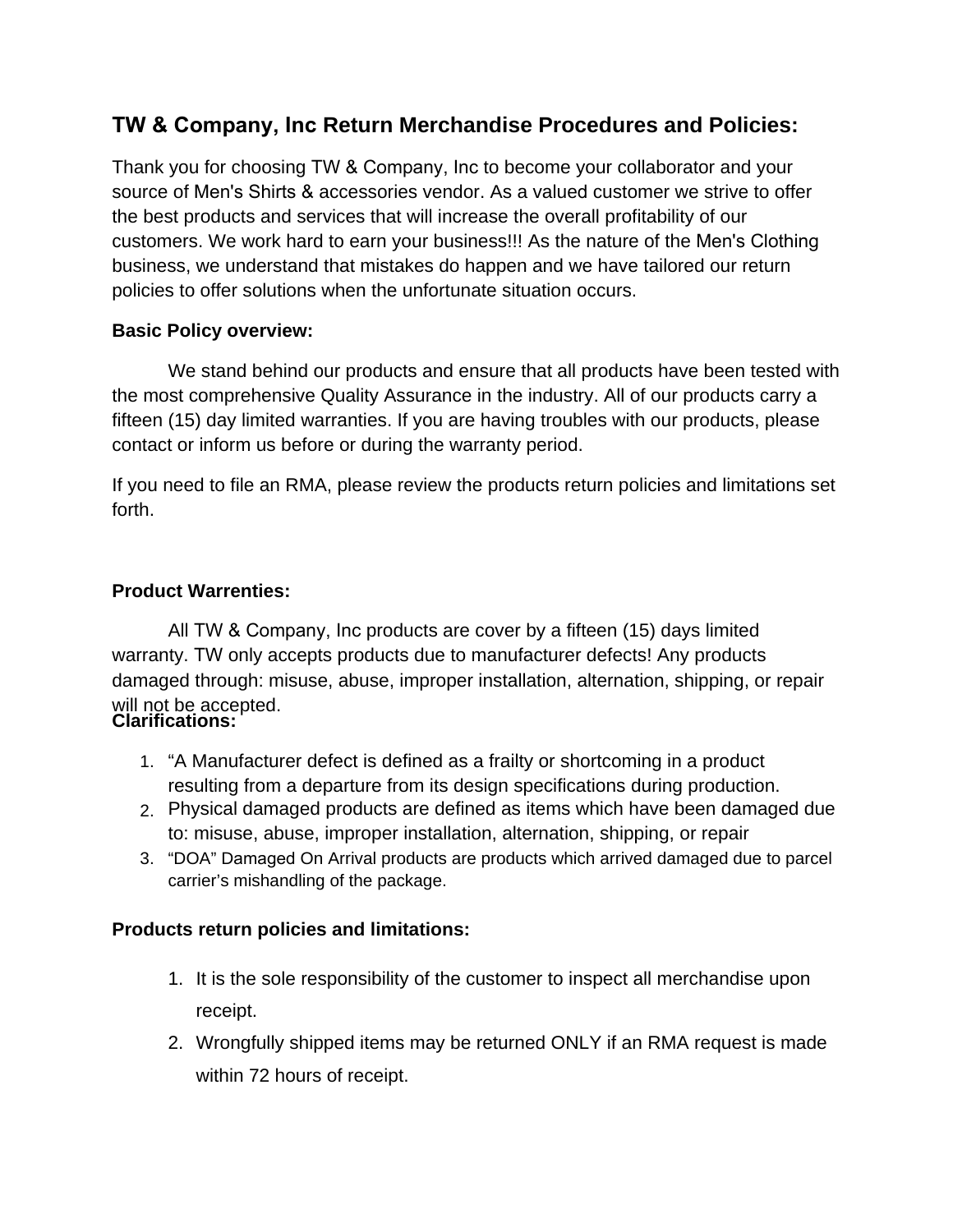- 3. All returns require a Return Merchandise Authorization (RMA) number, issued by TW & Company, Inc only. All RMA must be accompanied by copies of invoice/s and Returned merchandise Authorization number, without proper documentations, Emax reserves the rights to decline and/or void any or all warranties.
- 4. TW & Company, Inc will refuse any and/or all unauthorized returns, merchandise, and parts without an RMA number.
- 5. All returned merchandise must be in its original packaging, in new or in working condition and in resalable conditions. Any merchandise which shows signs of temperament to its packaging and actual product will be void of its original limited warranties.
- 6. TW & Company, Inc only accepts product due to manufacturer defect! Any products damaged through: misuse, abuse, improper installation, alternation, shipping, or repair will not be accepted.
- 7. TW & Company, Inc will refuse and/or impose a 25% restocking fee for nondefective items.
- 8. The RMA number must be clearly written in large print on the exterior of the parcel. Any returned merchandise and parts without RMA number marked on the exterior of the parcel will be refused and returned at the customer's expense.
- 9. It is the customer's responsibility to inspect all items prior to return shipping. All returned merchandise and parts without original packaging will not be accepted.
- 10. All defective merchandise will be exchanged for the same item/s or will be issued a credit per customer's request.
- 11. Bulk returns must be are bundled or batched together according to part numbers.
- 12.Customer agrees to pay all shipping charges related to the return of the merchandise and parts. TW & Company, Inc will only be responsible for oneway shipping to replace any products.